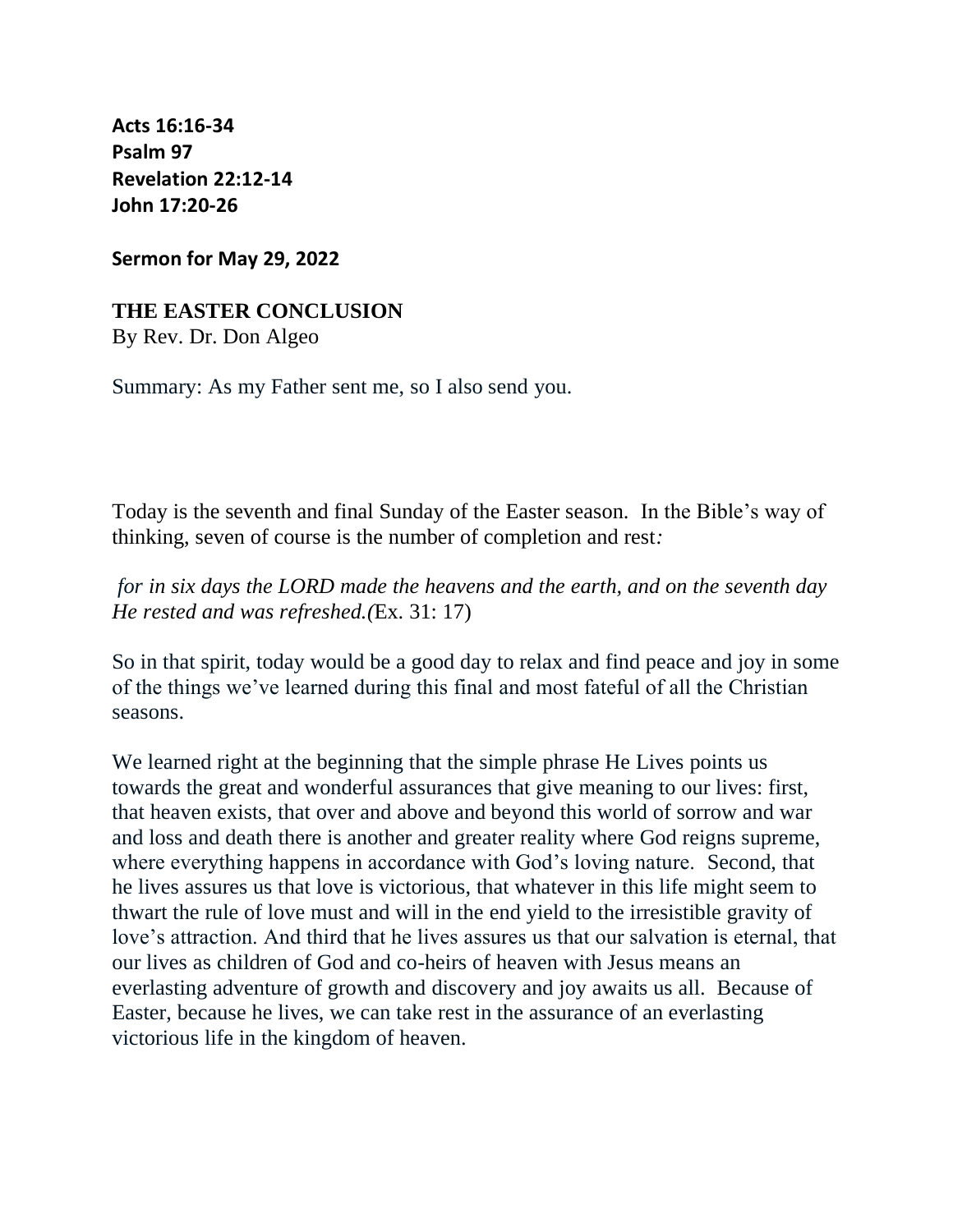But We learned as well that Jesus came not only to assure us of the next world, he came to bless those aspects of this world that are themselves already heavenly in nature, and to encourage us to find peace and comfort in the unhurried enjoyment of all the goodness that this fallen world still has to offer. A simple country wedding, a few fish cooked for friends over a campfire…these are not just foreshadowings of heaven; they are heaven, the heaven that is all around us if we only have eyes to see. The Christ has come to dwell among us in order to preserve and to elevate and to make us aware of and alive to the true wonder of the tremendous gift of life in His beloved creation that God has bestowed on every one of us.

And we learned that Christ has already begun the process of healing and recreating this world to shape it into an earthly heaven, that he has bestowed heavenly meaning on our old earthly way of seeing and evaluating ourselves and others. He has taught us what is truly loving and truly glorious in heaven's way of perceiving and judging. He has taught us to see true love in serving, and true glory in humility. He has taught us to become as children, that we might see the heaven that is all around us, that what is foolish in the eyes of men is in fact wisdom in the kingdom of God.

All these lessons and others are captured in essence in the haunting phrases with which he concludes his earthly instruction in the final verses of the prayer with which he concludes his ministry, the words recorded by John in our gospel reading for today. So let's lead them together.

John 17: 20-26.

What a remarkable thing, that the very last prayer Jesus offers during his earthly existence is a prayer for us.

*17:20 "I ask not only on behalf of these, but also on behalf of those who will believe in me through their word, 17:21 that they may all be one. As you, Father, are in me and I am in you, may they also be in us*

That we may all be one. What a lovely and yet mysterious thought. We learned earlier that Jesus takes old and familiar words – words like love and glory – and teaches us what they mean in the new creation, the kingdom of God on earth.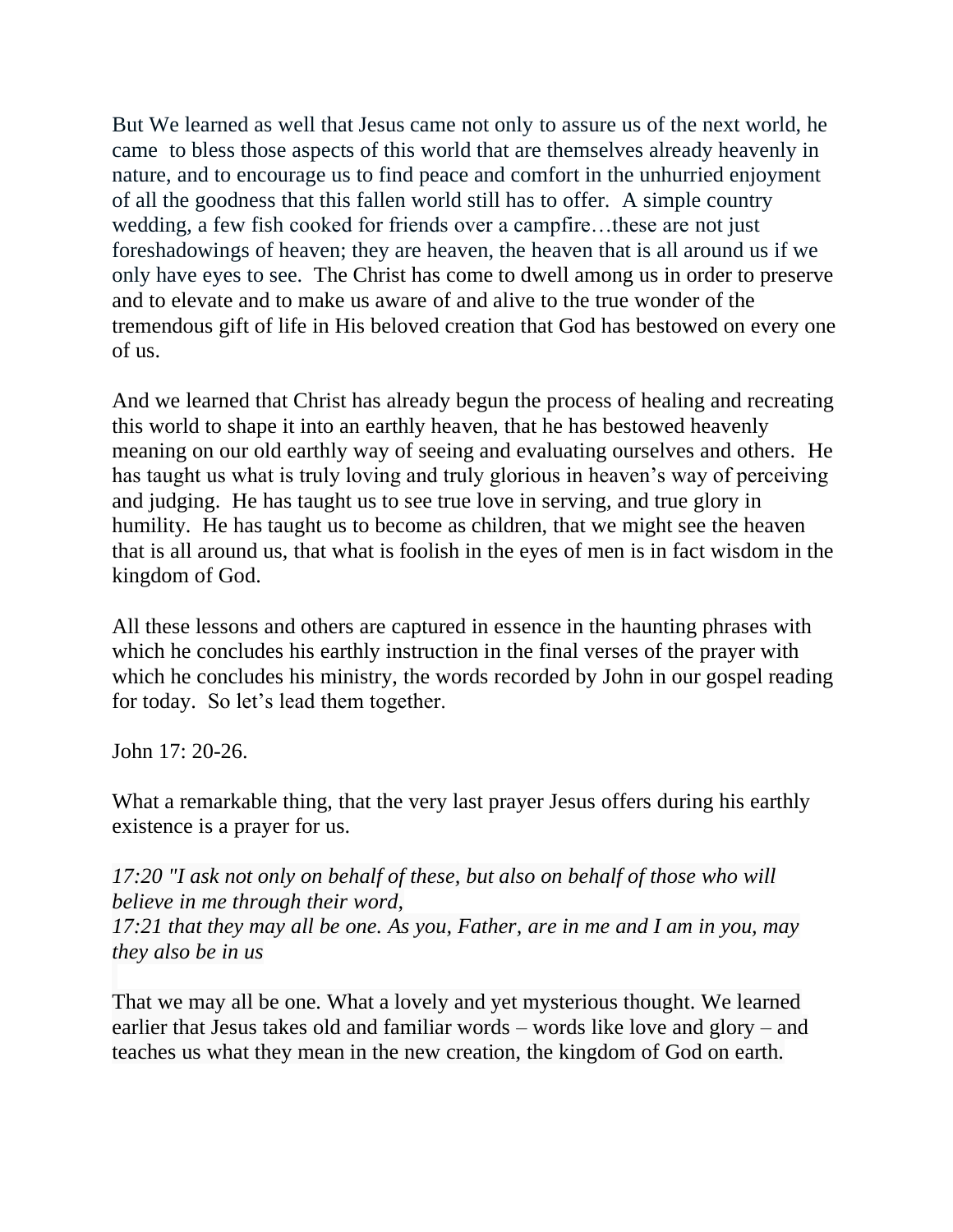But here, he's taking a phrase that doesn't have a history in our ordinary way of speaking and thinking, and placing it at the heart of his final prayer. So what does he mean by it?

In many places throughout the Gospel account, Jesus makes it clear that he appeared among us on assignment from God the father. John quotes him specifically to that effect earlier in this same chapter 17:

*I have glorified You on the earth. I have finished the work which You have given Me to do (17:4)*

And what was that work? It was to perfectly manifest God's character as a human being, to settle the issue for all time who God is, how God thinks, what God feels. Culminating on the cross, where he literally dies for us, Jesus completes the manifestation of God as fundamentally motivated by self-sacrifice, that is, by love. That perfect completion, that perfect manifestation, is what Jesus is affirming when he uttered his final words on the cross: *It is accomplished.* Jesus was one with the Father in the sense that his whole life was lived in perfect accord and perfect obedience to God's purpose of manifesting himself to the world of his children.

The authors of the Bible accounts make this same point in different ways. Earlier in his own gospels, John writes:

## **John 1:18**

*No one has ever seen God, but the one and only Son, who is Himself God and is at the Father's side, has made Him known. And again, Anyone who has seen me has seen the father.*

St Paul puts it this way in his letter to the Colossians: *"He is the image of the invisible God.*

When Jesus speaks of himself as being one with God, he's not uttering some New Agey platitude: he's saying that he has yielded his own will so completely to God, that in everything he says and does you can see God's own behavior, read God's own thoughts, experience God's own reactions.

Well then, when he prays that we may be in Him as he is in the Father, what he is praying for becomes perfectly clear. He's praying that our words and actions and thoughts may be in as perfect conformity to Jesus as his own are to God, that we may manifest Christ to the world as Christ has manifested God, that our purposes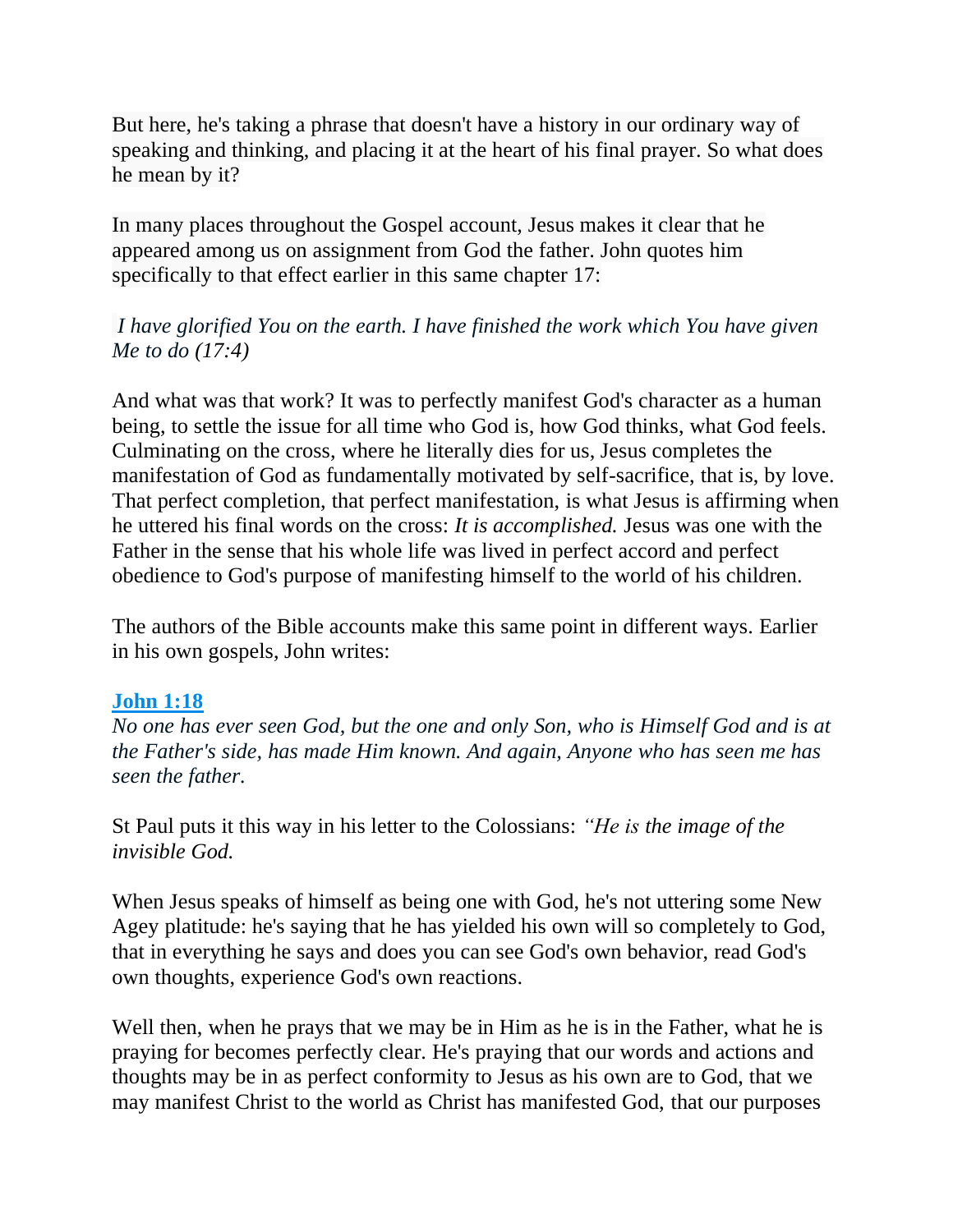may be so identical to Christ's and our obedience so perfect to his instruction, that, in seeing us, the world sees him.

"As the Father has sent me, so I am sending you," he tells his disciples in his last command to them. Sending them to do what? To show Christ to the world, through their own example.

And that remains our instruction today as well, as it did for St. Paul when it inspired him to write:

*But we all, with unveiled face, beholding as in a mirror the glory of the Lord, are being transformed into the same image from glory to glory, just as by the Spirit of the Lord.*

In Jesus's way of speaking, a way adopted by all the New Testament authors, the "world" refers to all those who don't know God. It doesn't refer to those who don't know about God; it refers to those who don't know God, and there's all the difference in the world between those two.

In Christ's own time, there were many – the Scribes, the Pharisees, the Elders among the Jews – who knew a great deal about God, and yet who did not recognize God when he was standing right in front of them.

And what was true then remained true straight down through human history, up to and including today. By God's design, true Christianity spreads through sharing the knowledge of God, not information about God; and the only way of sharing the knowledge of God is by showing God to others. You can write theology books and preach until you're hoarse, but never succeed in showing God to the slightest degree, and hence never contribute at all to the spread of Christianity. Or as St. Paul puts it: *Though I speak with the tongues of men and of angels, but have not love, I have become sounding brass or a clanging cymbal.*

So, be like Christ? Is that all? Not a problem. Hold my beer.

But of course, it is a problem. A moment's self-examination will convince most of us of the lingering presence of jealousy, resentment, self-pity, pride, envy, greed, worry, petulance, laziness, gluttony, coarseness, defensiveness, and ambition clouding our days and corrupting our spirits – at least, it only took me a moment. Next week we'll hear about the gift of his own spirit that Christ provided us to aid in our attempt to manifest Him in and to the world, to those who don't know God.